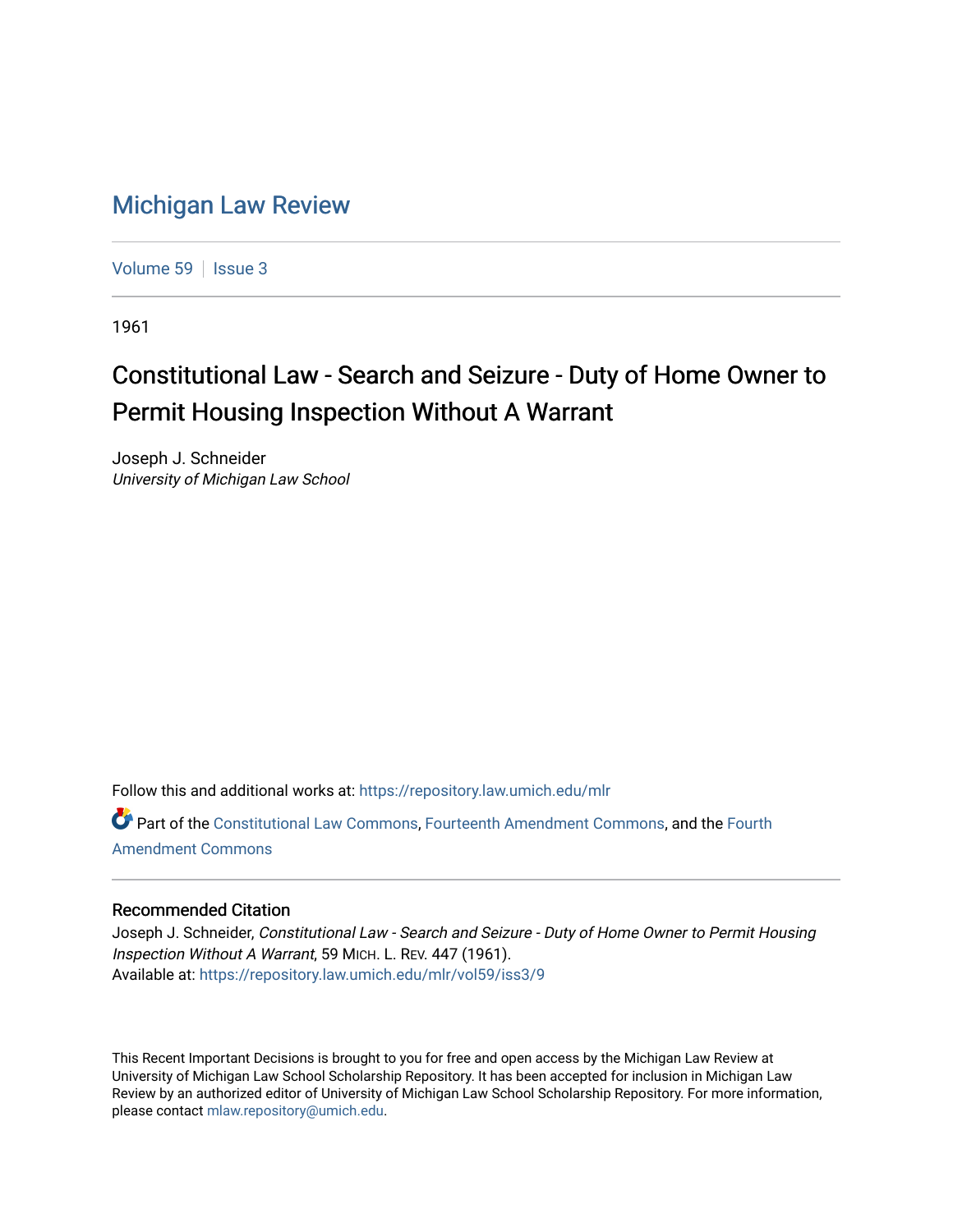CONSTITUTIONAL LAW - SEARCH AND SEIZURE - DUTY OF HOME OWNER TO PERMIT HOUSING INSPECTION WITHOUT A WARRANT - A Dayton, Ohio, city ordinance1 authorized housing inspectors to inspect any dwelling, without requiring a search warrant, for the purpose of safeguarding the public health and safety. Acting in compliance with the requirements of this ordinance, city housing inspectors requested admittance to appellant's home in order to conduct a health inspection. Appellant refused to permit the inspectors to enter and inspect his home without a search warrant, and was therefore arrested and confined for violating the ordinance. Discharge of appellant in habeas corpus proceedings2 was reversed by the Ohio Court of Appeals.3 On appeal to the United States Supreme Court, *held,* affirmed by an equally divided Court, *Ohio ex rel. Eaton v. Price,* 364 U.S. 263 (1960).<sup>4</sup>

In determining the protection afforded by the fourth amendment to the Constitution, the Supreme Court has traditionally recognized the right to search in only two situations: where a search warrant is obtained from a magistrate,<sup>5</sup> and where the search is incident to a lawful arrest.<sup>6</sup> After *Wolf v. Colorado,1* in which a unanimous Court stated that the fourteenth amendment prohibited unreasonable searches and seizures by state officers, it was thought that the Court would treat the protection afforded by the due process clause of the fourteenth amendment against unreasonable

1 DAYTON, OHIO, CODE OF GENERAL ORDINANCES § 806-30 (a) (1954) provides: "The Housing Inspector is hereby authorized and directed to make inspections to determine the condition of dwellings •.. located within the City of Dayton in order that he may perform his duty of safeguarding the health and safety of the occupants of dwellings and of the general public. For the purpose of making such inspections and upon showing appropriate identification the Housing Inspector is hereby authorized to enter, examine and survey at any reasonable hour all dwellings. . . . The owner or occupant of every dwelling  $\ldots$  shall give the Housing Inspector free access to such dwelling  $\ldots$ .

2 In Ohio the constitutionality of an ordinance may be determined in habeas corpus proceedings when the petitioner is under arrest but has not been tried and convicted. Arnold v. Yanders, 56 Ohio St. 417, 47 N.E. 50 (1897). The ordinance was held invalid by the Ohio Court of Common Pleas as a violation of the OHIO CONST. art. I, § 14 and the U.S. CONST. amend. IV. It is not indicated why the Ohio court considered this a violation of the fourth, rather than the fourteenth, amendment.

<sup>8</sup>State *ex rel.* Eaton v. Price, 105 Ohio App. 376, 152 N.E.2d 776 (1957), *affd,* 168 Ohio St. 123, 151 N.E.2d 523 (1958).

4 Chief Justice Warren, and Justices Brennan, Black and Douglas dissented. Mr. Justice Stewart did not take part in this decision.

IS Johnson v. United States, 333 U.S. IO (1948).

6 See Weeks v. United States, 232 U.S. 383, 392 (1914). Moreover, if the search is incident to an arrest made without an arrest warrant, the Court will require that the grounds for lawful arrest exist *prior* to the search. Henry v. United States, 361 U.S. 98 (1959). *But see* Carroll v. United States, 267 U.S. 132 (1925), 24 MICH. L. REv. 277 (1926), where the Court upheld the right to search an automobile independent of a lawful arrest where there existed reasonable grounds to believe the automobile was being used to commit a *misdemeanor* by transporting contraband. The Court recognized this limited exception because of the impracticability of securing a warrant to search a vehicle which might be removed from the jurisdiction while the police were obtaining a warrant.

7 338 U.S. 25 (1949).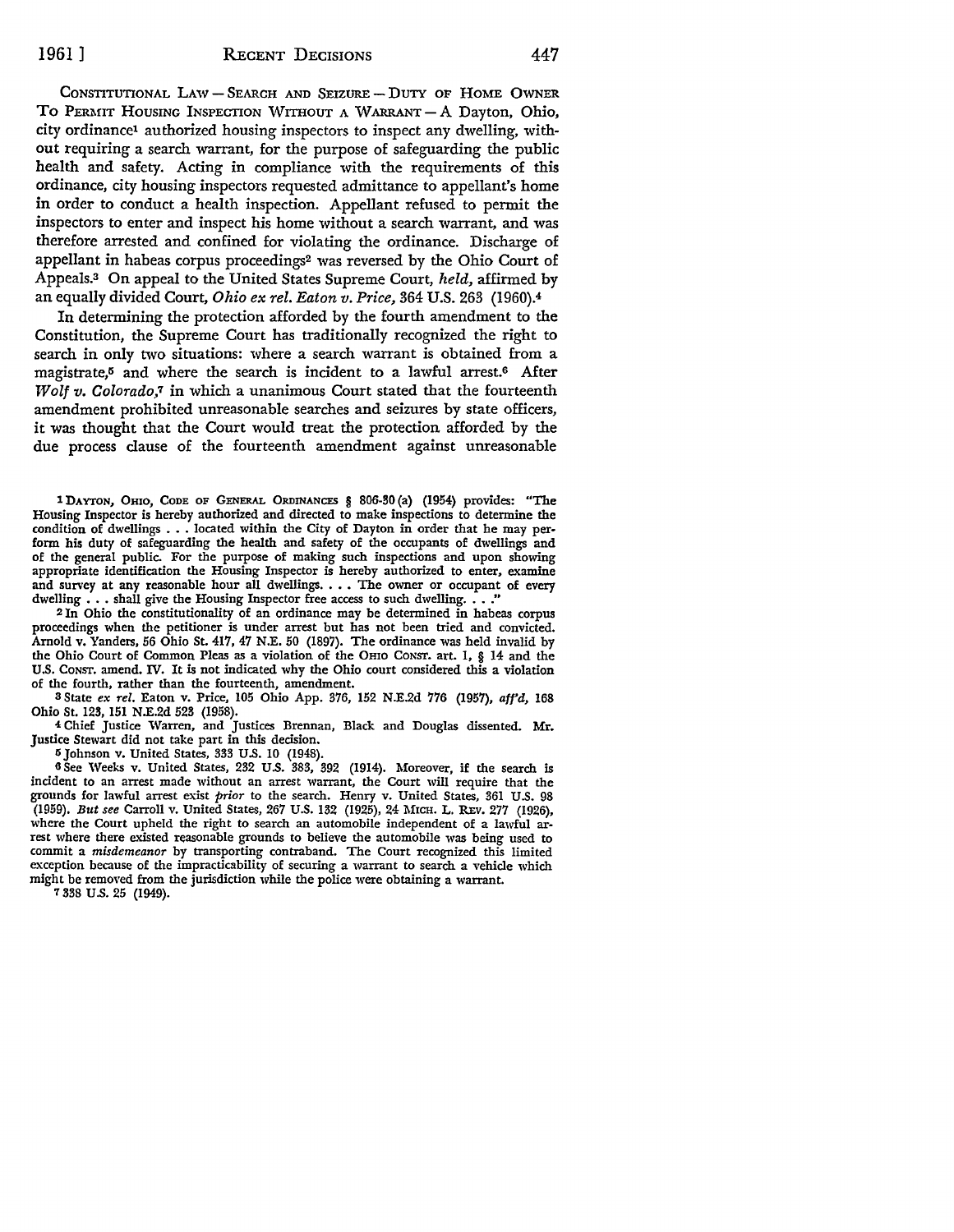searches qualitatively the same as it had treated that protection under the fourth amendment.<sup>8</sup>

In *Frank v. Maryland,9* however, the Court departed from these standards to uphold a city ordinance authorizing inspections of private homes by health inspectors, where the ordinance did not require the inspectors to obtain a search warrant. At least four of the Justices<sup>10</sup> in the majority in *Frank* appeared to ignore the approach suggested by *Wolf* and, instead, to apply the traditional due process test of weighing the interest of the individual in his privacy against the interest of the state in maintaining adequate health and safety standards. They considered the following factors to be relevant: the long history of authorized health inspections without warrants;11 the provisions of the ordinance 12 which required that the health inspectors have reason to suspect that a nuisance exists before the inspection is made,13 and that the inspection be made at a reasonable hour;14 the fact that no evidence for a criminal prosecution was being sought;15 and the fact that the ordinance did not authorize inspections where the occupant was unwilling to allow the inspectors to enter.<sup>16</sup> In the light of these factors the Court considered that the interest of the public in its health and safety outweighed the slight restrictions placed on appellant's privacy by allowing inspections without a warrant.<sup>17</sup> In the principal case four Justices<sup>18</sup> considered the present case to be "controlled" by *Frank.19* Thus, although the

s See, *e.g.,* Frank v. Maryland, 359 U.S. 360, 374 (1959) (dissenting opinion). This interpretation of Wolf is also taken by CORWIN, THE CONSTITUTION OF THE UNITED STATES 830 (1953). However, the Court has generally agreed that the fourteenth amendment does not incorporate all of the first eight amendments. Adamson v. California, 332 U.S. 46 (1947). See generally ROTTSCHAEFER, CONSTITUTIONAL LAW 741-42 (1939). See also Handler, *The Fourth Amendment, Federalism, and Mr. Justice Frankfurter,* 8 SYRACUSE L. REv. 166 (1957). Compare District of Columbia v. Little, 178 F.2d 13 (D.C. Cir. 1949), *aff'd on other grounds,* 339 U.S. I (1950), declaring a District of Columbia ordinance similar to the one in the principal case unconstitutional as a violation of the fourth amendment.

9 359 U.S. 360 (1959).

10 Justices Frankfurter, Clark, Harlan and Stewart. Mr. Justice Whittaker concurred. 11 Frank v. Maryland, *supra* note 9, at 367-73.

12 BALTIMORE, Mn., CITY CODE art. 12, § 120 (1950).

13 Frank v. Maryland, *supra* note 9, at 366.

*14Jbid.* 

*15Ibid.* 

*16Jd.* at 367.

17 The Court in the *Frank* case also considered the subsidiary problem whether a warrant could legally be obtained if one were required. The Court feared either that it could not be obtained because of the strict constitutional requirements regulating their issuance, or that those requirements would thereby be lowered. Both alternatives were unsatisfactory to the Court-the first because it would greatly impair the efficiency of the inspection program, and the second because it would be constitutionally unacceptable. *Id.* at 373. However, if the search itself did not violate any constitutional rights or lower any constitutional standards, it is difficult to see why the issuance of a warrant to make such a search should do so. See generally Comment, 44 MINN. L. REV. 513, 531-32 nn. 66 S: 67, where the author concludes from interviews with various directors of housing inspection that requiring warrants for entry into private homes would pose no serious threat to community health.

18 Justices Clark, Frankfurter, Harlan and Whittaker.

19 Ohio *ex rel.* Eaton v. Price, 360 U.S. 246, 248 (1959).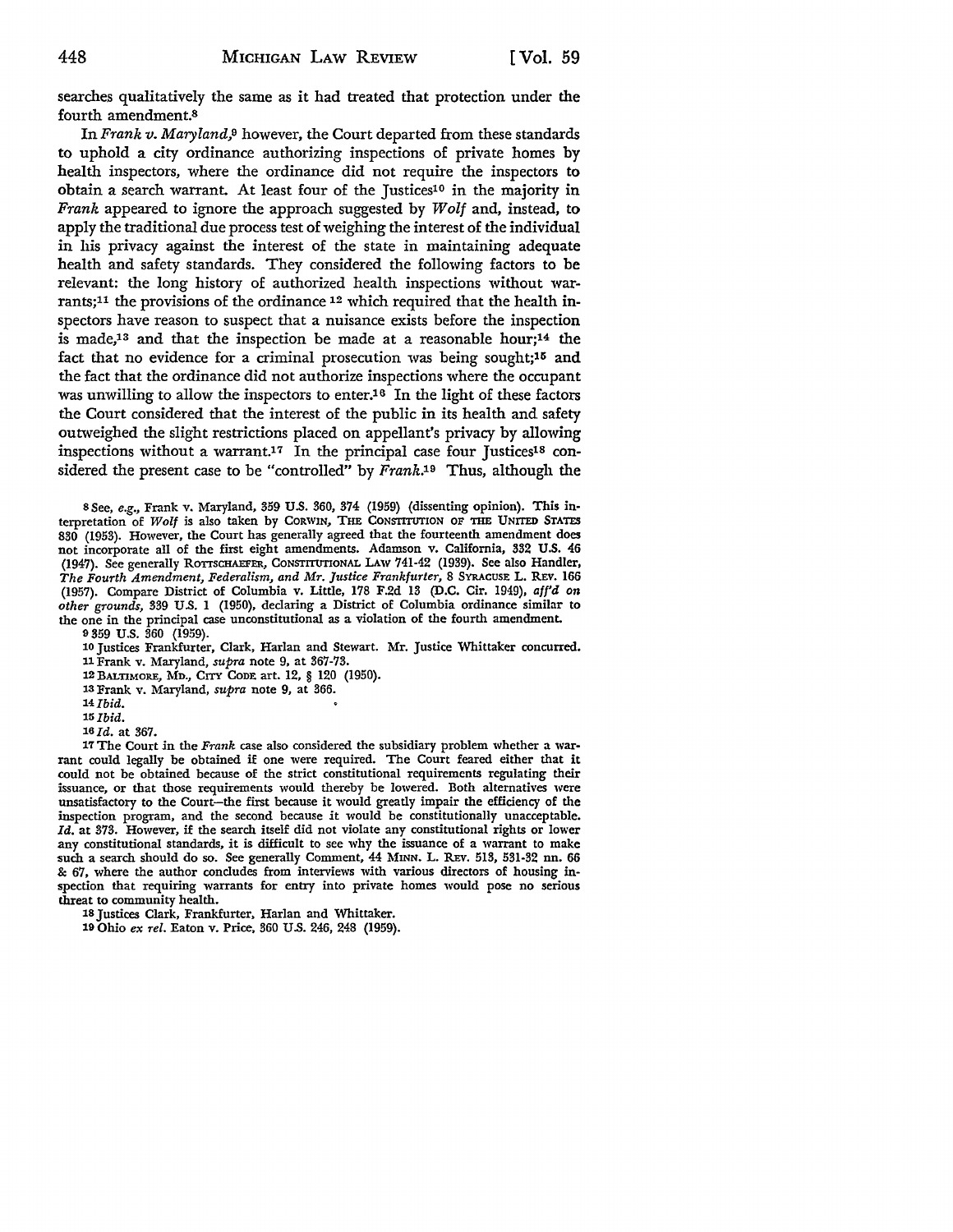Court in the present case was equally divided, this case plays an important role in delineating the factors which were considered significant in upholding the ordinance in Frank. Although the ordinance in the principal case provides substantially heavier penalties for its violation than did the ordinance in *Frank*,<sup>20</sup> the principal distinction appears to be that the ordinance did not require as a condition of inspection that valid grounds exist for suspecting a nuisance.<sup>21</sup> Therefore, if a majority of the Court in the future does in fact hold that circumstances like those in the present case are controlled by the Frank decision, this would represent a substantial relaxation of the standards formulated by the Frank decision.

If the foregoing interpretation of the effect of the principal case is valid, interesting problems may be raised under an ordinance similar to that in the principal case by the following hypothetical situations: (I) where the ordinance imposes criminal rather than civil penalties;<sup>22</sup> (2) where the search is originally conducted for bona fide health purposes, but the evidence thus obtained is later introduced in any criminal proceedings;<sup>23</sup> and (3) where a health inspection is conducted as a mere facade for obtaining evidence to be used in a criminal prosecution. If the Court is to be consistent, it will apply the traditional due process "balancing of interest" test to all three situations. Under this test it would be difficult to generalize

20 *Compare* DAYTON, OHIO, CoDE OF GENERAL ORDINANCES § 806-83 (1954), which provides for penalties up to a \$200 fine and thirty days' confinement, *with* BALTIMORE, MD., CITY CODE art. 12,  $\hat{\S}$  120 (1950), which provides for a fine of only twenty dollars.

21 The ordinance involved in the principal case is quoted in note I *supra.* The ordinance involved in the *Frank* case provided: ""Whenever the Commissioner of Health shall have cause to suspect that a nuisance exists in any house . . . he may demand entry therein in the day time. . . ." BALTIMORE, MD., CITY CODE art. 12, § 120 (1950). And, compare the facts in *Frank,* where the attempted inspection was made pursuant to a specific complaint of rats in the neighborhood, and the condition of the premises were in "an extreme state of decay," id. at 361, with the facts in the principal case, where no evidence was presented pertaining to the reason for the attempted inspection, and the appellant's home was said to be in a "good, clean, safe, and sanitary condition." State *ex rel.* Eaton v. Price, 105 Ohio App. 376, 377, 152 N.E.2d 776 (1957).

22 The answer to the question what is a "civil" and what is a "criminal" penalty remains uncertain. The majority of the state courts take the view that violation of an ordinance cannot constitute a crime. CLARK & MARSHALL, CRIMES § 1 (5th ed. 1952). How**ever,** some courts have held that a violation of a municipal ordinance designed to protect health and safety is a crime. MILLER, CRIMINAL LAW  $\hat{\S}$  12 (1934). If in fact this is an essential factor in the interpretation of the constitutionality of the ordinance, it would seem that the Supreme Court will be forced to disregard the labels attached to a penalty by the **states** and establish its own criterion.

23 In Abel v. United States, 362 U.S. 217, 236 (1960), the Court held that under the fourth amendment a government official acting under an administrative arrest warrant has as much justification to search as does a police officer making a lawful arrest. Evidence found is thus admissible in a criminal trial not connected with the original arrest. Since the requirements of due process under the fourteenth amendment are not more stringent than those imposed by the fourth amendment, it would seem that the same logic could be applied to evidence discovered by city health inspectors in the process of their inspections. However, it should be pointed out that the physical area of permissible search under an arrest warrant is probably much more restricted than that allowed for purposes of health inspection. See generally Note, 59 MICH. L. REv. 310 (1960).